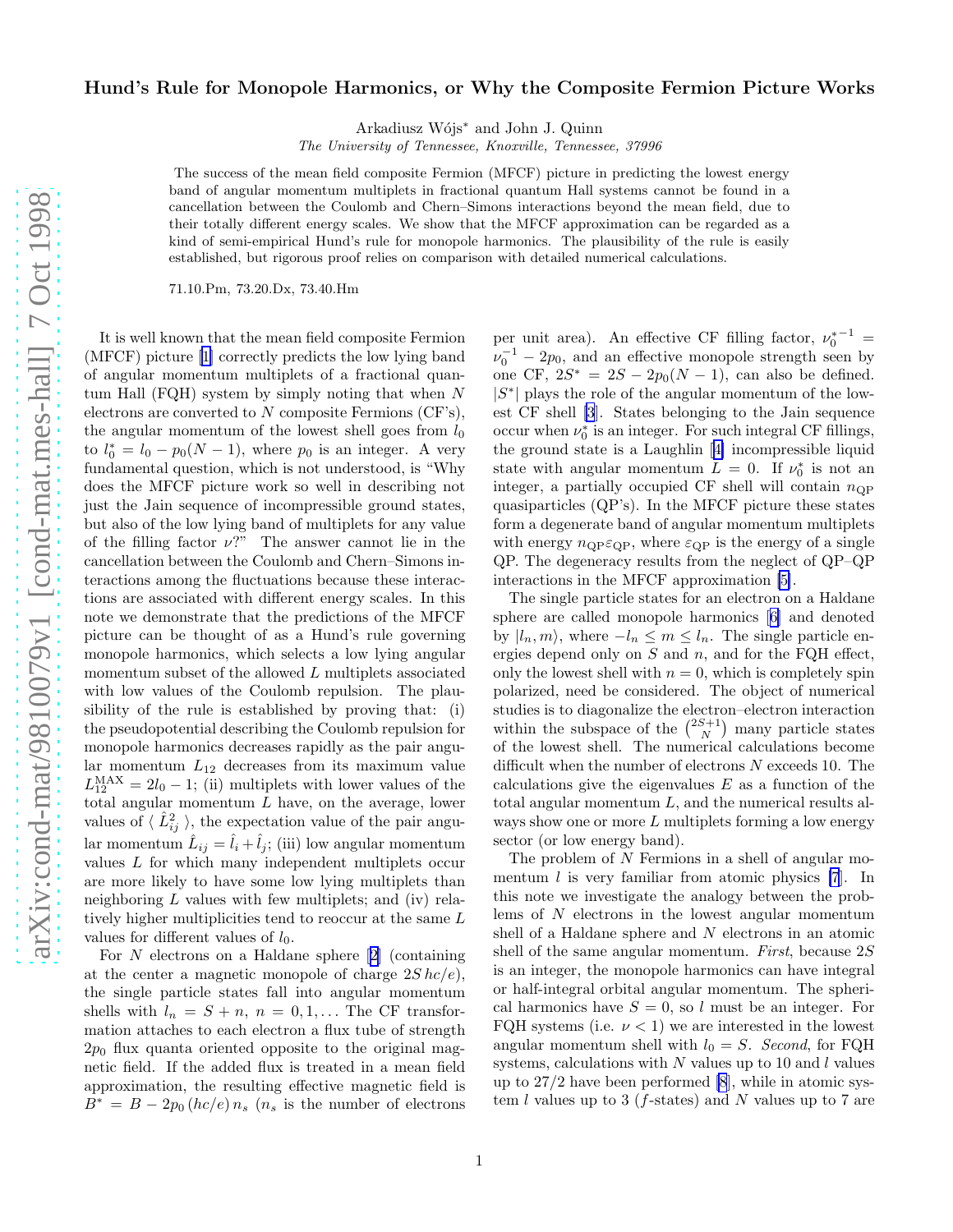<span id="page-1-0"></span>

FIG. 1. The pseudopotential for the pair of electrons of total angular momentum  $L_{12}$  as a function of  $l = S + n$ . Energy is measured in units of  $e^2/R$ , where R is the radius of the sphere. (a) monopole harmonics,  $n = 0$ ; (b) spherical harmonics,  $S = 0$ , calculated for a radial wave function which localizes the electrons at radius  $R$ . A plot similar to (a)  $[V(L_{12})$  vs.  $L_{12}^{MAX} - L_{12}]$  for values of 2S up to 25 is given in [\[9\]](#page-3-0)

usually the maximum values studied. Third, the Zeeman splitting is large compared to the Coulomb interaction, so only totally spin polarized states of FQH systems need be considered. The total spin is always equal to  $\frac{1}{2}N$ , and the total (spin plus orbital) angular momentum is simply the sum of L and  $\frac{1}{2}N$ . Thus, only the second Hund's rule is of interest; it states that the largest allowable value of  $L$  (consistent with maximum possible spin) will be the ground state. This is certainly not the case for FQH systems. Many Laughlin incompressible states at  $L = 0$  are ground states, and states containing  $1, 2, 3, \ldots$  QP's always have allowed  $L$  values that are much smaller than  $L_{\text{MAX}} = \frac{1}{2}N(2l - N + 1)$ . What causes this difference?

In Fig. 1 we display the Coulomb pseudopotential for a pair of electrons in single particle angular momentum states with  $l = 1$  through 5, as a function of the pair angular momentum  $\mathbf{L}_{12} = \mathbf{l}_1 + \mathbf{l}_2$ . For monopole harmonics  $(l = S, n = 0)$   $V(L_{12})$  increases with increasing  $L_{12}$ . For atomic shells (spherical harmonics) just the opposite occurs – the repulsion decreases with increasing  $L_{12}$  (for the h-shell and higher,  $V(L_{12})$  begins to increase beyond some relatively large value of  $L_{12}$ , but this is never of concern in atomic physics). The function  $V(L_{12})$  is obtained by diagonalizing the Coulomb interaction within the space of antisymmetric pair wave functions. The different behavior of monopole harmonics is due to the Lorentz force caused by the electron–electron repulsion in the presence of the uniform magnetic field. A pair of electrons which are close together have large total angular momentum and large repulsion.

It is useful to write an antisymmetric wave function  $\vert l^N, L\alpha \rangle$  for N electrons each with angular momentum l that are combined to give a total angular momentum  $L$  as [\[7](#page-3-0)]

$$
|l^N, L\alpha\rangle = \sum_{L_{12}} \sum_{L'\alpha'} G_{L\alpha, L'\alpha'}(L_{12}) |l^2, L_{12}; l^{N-2}, L'\alpha'; L\rangle.
$$
\n(1)

Here  $G_{L\alpha,L'\alpha'}(L_{12})$  is called the coefficient of fractional grandparentage. In Eq. (1),  $\left|l^2, L_{12}; l^{N-2}, L'\alpha'; L\right>$  is a state of angular momentum L. It is antisymmetric under permutation of particles 1 and 2, which have pair angular momentum  $L_{12}$ , and under permutation of particles 3, 4,  $\ldots$ , N, which have angular momentum  $L'$ . The label  $\alpha$ (or  $\alpha'$ ) distinguishes independent orthogonal states with the same angular momentum  $L$  (or  $L'$ ).

A very useful operator identity

$$
\hat{L}^2 + N(N-2)\,\hat{l}^2 = \sum_{\text{pairs}} \hat{L}_{ij}^2 \tag{2}
$$

is straightforward to prove. Here  $\hat{L} = \sum_i \hat{l}_i$  and  $\hat{L}_{ij} =$  $\hat{l}_i + \hat{l}_j$ . Taking the expectation value of Eq. (2) in the state  $|l^N,L\alpha\rangle$  gives

$$
\langle l^N L \alpha | \sum_{\text{pairs}} \hat{L}_{ij}^2 | l^N L \alpha \rangle = L(L+1) + N(N-2) l(l+1)
$$

$$
= \frac{1}{2} N(N-1) \sum_{L_{12}} \mathcal{G}_{L\alpha}(L_{12}) L_{12}(L_{12}+1).
$$
 (3)

In this equation  $\mathcal{G}_{L\alpha}(L_{12}) = \sum_{L'\alpha'} |G_{L\alpha,L'\alpha'}(L_{12})|^2$ .

From the orthonormality of the functions  $|l^N, L\alpha\rangle$  it is apparent that  $\sum_{L_{12}} \mathcal{G}_{L\alpha}(L_{12}) = 1$ , and

$$
\sum_{L_{12}} \sum_{L'\alpha'} G^*_{L\alpha,L'\alpha'}(L_{12}) G_{L\beta,L'\alpha'}(L_{12}) = \delta_{\alpha\beta}.
$$
 (4)

The energy of the state  $\vert l^N,L\alpha\rangle$  is given by

$$
E_{\alpha}(L) = \sum_{L_{12}} \mathcal{G}_{L\alpha}(L_{12}) \ V(L_{12}). \tag{5}
$$

It is noteworthy that the expectation value of  $\sum_{\text{pairs}} \hat{L}_{ij}^2$ is independent of which multiplet  $\alpha$  is being considered. In view of Eqs. (3) and (5), it is not surprising that in atomic physics, where  $V(L_{12})$  decreases rapidly with  $L_{12}$ , Hund's second rule holds. For states with  $L = L_{MAX}$  only a single multiplet ever appears, and it has the highest value of the average pair angular momentum. Despite this strong indication that, in atomic systems, the state with the largest allowed value of  $L$  has the lowest energy, Hund's rule is considered an empirical rule, that can be rigorously justified only by numerical calculations.

For the case of monopole harmonics,  $V(L_{12})$  decreases very rapidly as  $L_{12}$  decreases from its maximum value  $L_{12}^{\text{MAX}} = 2l_0 - 1$ . Therefore, low energy multiplets must somehow be able to avoid having large grandparentage in states with large values of  $L_{12}$ . In a previous paper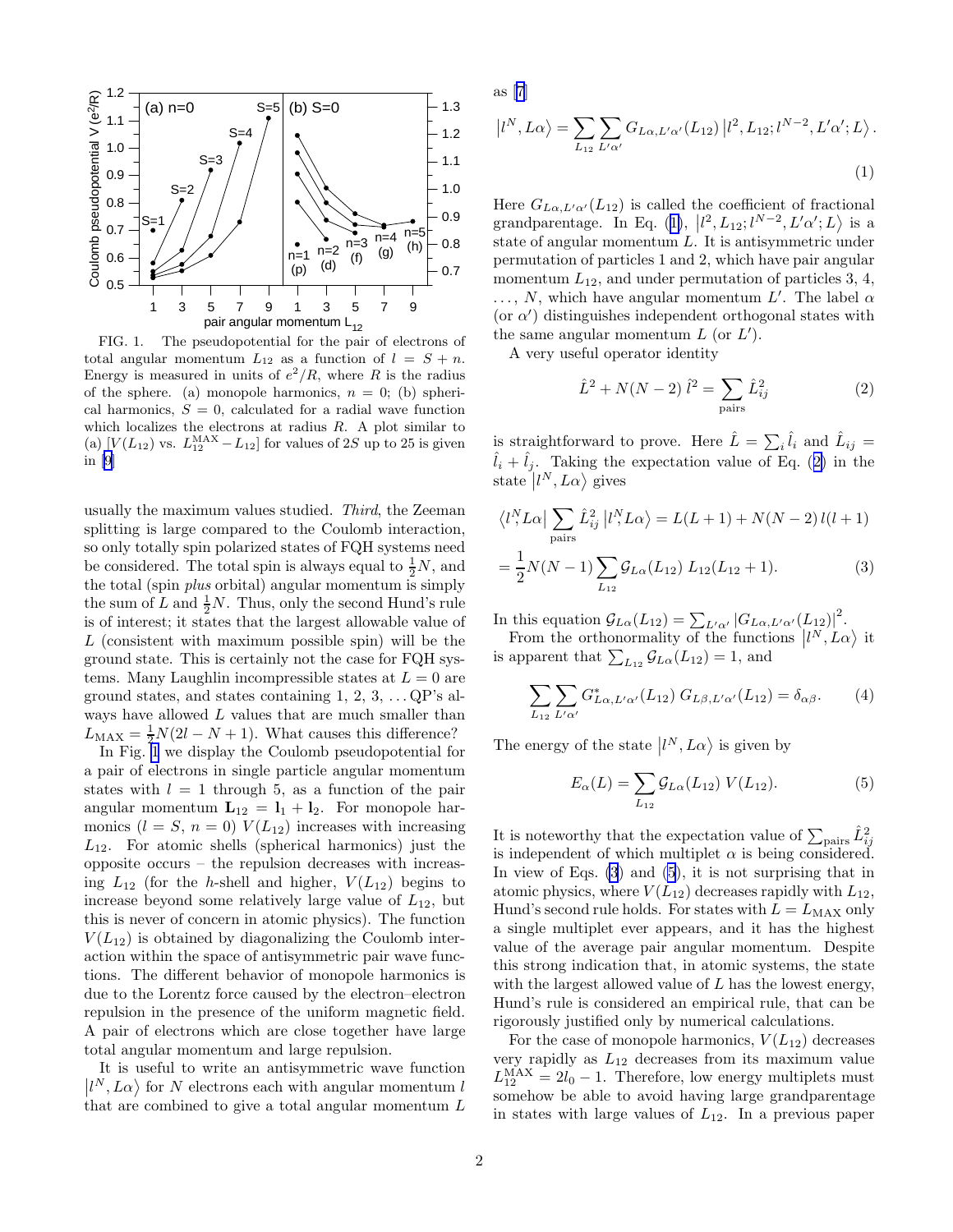TABLE I. The number of independent multiplets at angular momentum  $L$  for eight electrons as a function of  $2S$  for  $0 \leq 2S \leq 22$ . Only L values up to 8 are included in the table

| $\mathbf{2S}^L$ | $\overline{0}$ | $\mathbf{1}$ | $\overline{2}$ | 3            | $\overline{4}$ | $\bf 5$        | 6              | $\overline{7}$ | 8              |
|-----------------|----------------|--------------|----------------|--------------|----------------|----------------|----------------|----------------|----------------|
| 0               |                |              | $\mathbf{1}$   |              |                |                |                |                |                |
| $\mathbf{1}$    | $\mathbf{1}$   |              | $\mathbf{1}$   |              | 1              |                |                |                |                |
| $\overline{2}$  | $\mathbf{1}$   |              |                |              |                |                |                |                |                |
| 3               | $\mathbf{1}$   |              | $\mathbf{1}$   |              | $\mathbf{1}$   |                |                |                |                |
| 4               | $\mathbf{1}$   |              | $\mathbf{1}$   | 1            | $\mathbf{1}$   |                | 1              |                |                |
| $\overline{5}$  | $\mathbf{1}$   |              | $\mathbf{1}$   |              | $\mathbf{1}$   |                | $\mathbf{1}$   |                |                |
| 6               |                |              |                |              | $\mathbf{1}$   |                |                |                |                |
| $\overline{7}$  | $\mathbf{1}$   |              |                |              |                |                |                |                |                |
| 8               |                |              |                |              | $\mathbf{1}$   |                |                |                |                |
| 9               | $\mathbf{1}$   |              | $\mathbf{1}$   |              | 1              |                | 1              |                | 1              |
| 10              | $\mathbf{1}$   |              | $\mathbf{1}$   | 1            | $\overline{2}$ | 1              | $\overline{2}$ | 1              | 1              |
| 11              | $\overline{2}$ |              | 3              | $\mathbf{1}$ | $\overline{4}$ | $\overline{2}$ | $\overline{4}$ | $\overline{2}$ | $\overline{4}$ |
| 12              | $\overline{2}$ | 1            | $\overline{4}$ | 3            | 6              | $\overline{5}$ | $\overline{7}$ | 5              | $\overline{7}$ |
| 13              | $\overline{4}$ | $\mathbf{1}$ | $\overline{7}$ | $\bf 5$      | 11             | 7              | 13             | 9              | 13             |
| 14              | $\overline{4}$ | 3            | 10             | 9            | 16             | 14             | 19             | 17             | 21             |
| 15              | 7              | 4            | 16             | 13           | 25             | 21             | 31             | 26             | 35             |
| 16              | 8              | 8            | 21             | 22           | 35             | 33             | 45             | 42             | 51             |
| 17              | 12             | 10           | 32             | 30           | 51             | 48             | 66             | 61             | 77             |
| 18              | 13             | 17           | 42             | 45           | 69             | 70             | 91             | 90             | 108            |
| 19              | 20             | 22           | 58             | 61           | 96             | 95             | 128            | 124            | 152            |
| $20\,$          | 22             | 33           | 75             | 85           | 126            | 133            | 169            | 173            | 205            |
| 21              | 31             | 42           | 101            | 111          | 168            | 175            | 227            | 230            | 277            |
| 22              | 36             | 59           | 126            | 150          | 215            | 233            | 294            | 307            | 360            |

we have demonstrated analytically that this is true for three electron systems[[9\]](#page-3-0). For the monopole harmonics the general trend is to have  $N_L^{-1} \sum_{\alpha} E_{\alpha}(L)$ , the average  $E(L)$  for all multiplets with angular momentum L, increase with increasing L. However, when the single particle angular momentum, l, increases beyond some value for an  $N$  particle system, several multiplets of the same L begin to appear. In Tab. 1 we present as an example, the number of independent multiplets of angular momentum  $L$  as a function of  $2S$  for a system of eight electrons. The values of 2S go from zero to twenty two; the values of  $L$  are shown up to eight. If the pseudopotential were given by  $V(L_{12}) = A + B L_{12}(L_{12} + 1)$ , all of the different multiplets with the same value of L would be degenerate because of Eqs.  $(3)-(5)$  $(3)-(5)$ , and  $L_{MIN}$ , the smallest allowed L multiplet, would be the ground state. The difference between  $\tilde{V}(L_{12})$  and the actual pseudopotential  $V(L_{12})$  leads to a lifting of this degeneracy (different multiplets repel one another). The splittings caused by  $V(L_{12}) - V(L_{12})$  can become large when  $N_L$ , the number of times the multiplet  $L$  occurs, is large. In this case, a state with  $L$  larger than  $L_{\text{MIN}}$  can become the ground state since the actual values of  $E_{\alpha}(L)$  depend on how the values of  $\mathcal{G}_{L\alpha}(L_{12})$  are distributed, not just on the average value of  $\hat{L}_{12}^2$  for that value of L. For example, the lowest energy multiplet with  $L = 4$  at  $2S = 20$  is lower in energy than the multiplets at  $L = 0, 1, 2,$  and 3. The same is true of the lowest energy multiplet with  $L = 4$ 

at  $2S = 22$ . Knowing which multiplet is the ground state or which multiplets form the "low energy sector" without performing detailed numerical calculations is a considerably more difficult task than it was for spherical harmonics. It is very likely however, that the highest L value corresponds to the highest energy.

As might be expected, when the angular momentum  $l_0$  of the lowest electron shell is replaced by  $l_0^* = l$  $p_0(N-1)$ , the possible values of the resulting total angular momentum  $L^*$  are less than or equal to a value  $L^*_{\text{MAX}}$ , that is always small compared to  $L_{MAX}$ . For example, if  $2S \ge 3N-3$ ,  $L_{MAX}^* = \frac{1}{2}N(2S-3N-3)$ ; if  $3N-3 \ge$  $2S \geq \frac{5}{2}N-4$ ,  $L_{MAX}^{*2} = (2S - \frac{5}{2}N + 4)(3N - 3 - 2S);$ etc. At filling factors corresponding to states in the Jain sequence  $L_{MAX}^* = 0$ . For states containing one or more  $QP$ 's, a number of different  $L^*$  values less than or equal to  $L_{\text{MAX}}^*$  can occur. From the numerical calculations it hasbeen observed [[1,2\]](#page-3-0) that the subset of allowed  $L^*$ multiplets obtained by placing  $N$  CF's into the lowest angular momentum shells forms the low energy sector of the spectrum of the original electron system. This is plausible because: (i) the allowed values of  $L^*$  are always small compared to the original  $L_{MAX}$  and therefore have a small expectation value of the pair angular momentum  $\hat{L}_{ij}$ , and (ii) the low values of L which occur a relatively large number of times tend to form the low energy band of values  $L^*$ . For the eight electron system with a given value of 2S, the allowed  $L^*$  values are those appearing in the row with  $2S^* = 2S - 14$ . The table of multiplicities depends only on  $|2S|$ , so if  $2S-14$  is negative, it is simply replaced by its magnitude. Because of this, the  $\nu = 2/3$ state occurs at  $2S = 12$ , and the  $\nu = 2/5$  state occurs at  $2S = 16$ .

We have evaluated  $\mathcal{G}_{L\alpha}(L_{12})$  for values of  $N \leq 8$  and for many different values of 2S. In Fig. [2](#page-3-0) we compare the energy spectrum (a) for a six electron system at  $2S = 15$  (the Laughlin  $\nu = 1/3$  state) with the coefficient (b)  $\mathcal{G}_{L\alpha}(L_{12}^{\text{MAX}})$  (where  $L_{12}^{\text{MAX}} = 14$ ), the coefficient associated with the maximum Coulomb repulsion. The similarity of the two figures makes it clear that a model pseudopotential with only  $V(L_{12}^{MAX})$  non-vanishing reproduces the main features of the low energy spectrum.

In Fig. [3](#page-3-0) we plot  $\mathcal{G}_{L\alpha}(L_{12})$  vs.  $L_{12}$  for a six electron system with  $2S = 11$  for the lowest multiplets having  $L = 0$ , 2, 3, 4, and 6. The  $L = 0$  state is the Jain incompressible ground state at  $\nu = 2/5$ . The other states contain a single QP pair. Notice that  $\mathcal{G}_{L\alpha}(L_{12}^{MAX})$  is smaller for the  $L = 0$  ground state than it is for the neighboring states. Because  $V(L_{12}^{\text{MAX}})$  is so large, this coefficient dominates in the determination of the energy.

Two additional points are worth emphasizing[[9\]](#page-3-0). First, the CF hierarchy containing all odd denominator fractions [\[10](#page-3-0)] is obtained by reapplying the MFCF transformation to residual QP's in a partially filled CF shell. However, in order for the MFCF approach to be valid, the QP–QP interaction has to be similar to the Coulomb